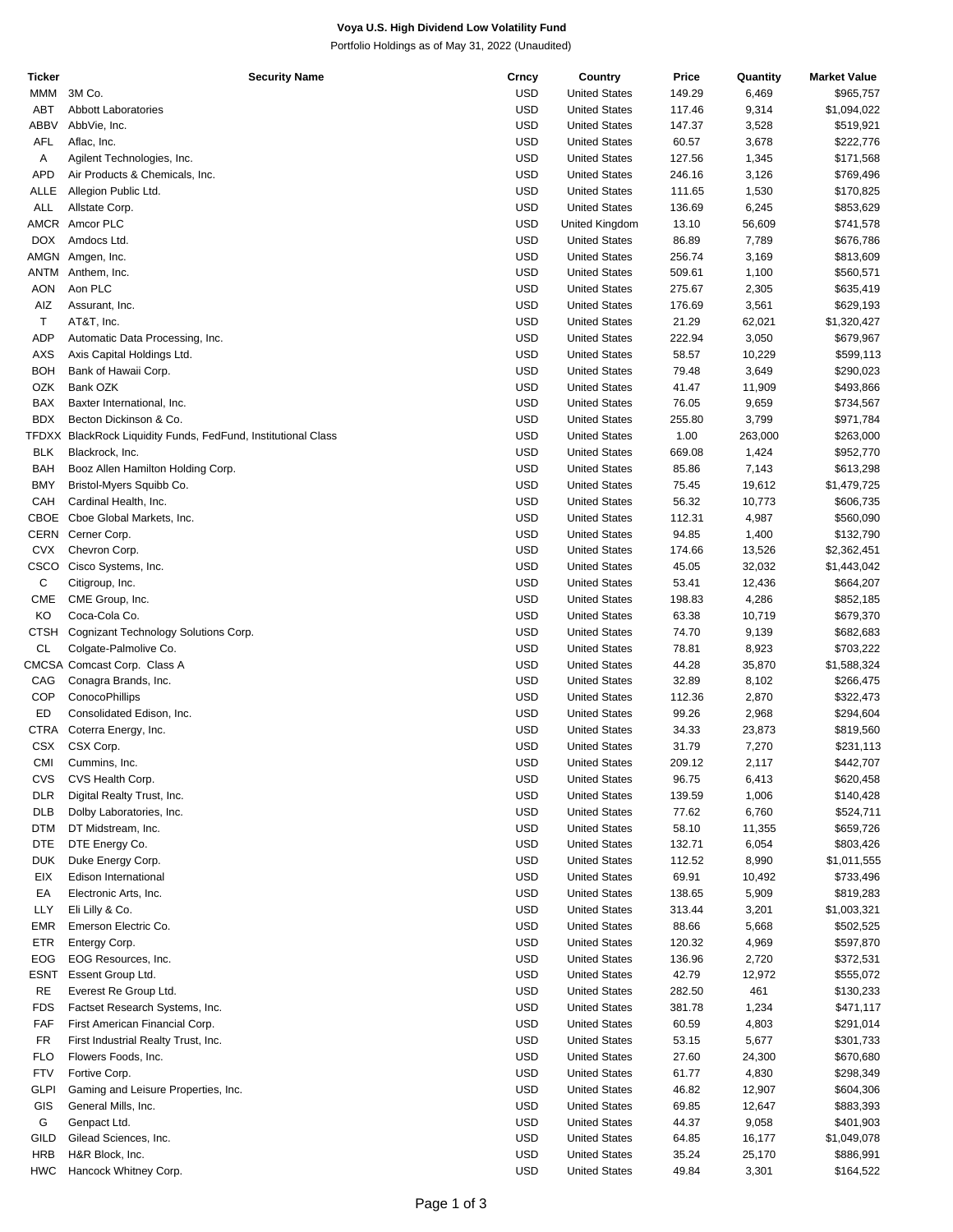## **Voya U.S. High Dividend Low Volatility Fund**

Portfolio Holdings as of May 31, 2022 (Unaudited)

| <b>Ticker</b> | <b>Security Name</b>                    | Crncy      | Country              | Price  | Quantity | <b>Market Value</b> |
|---------------|-----------------------------------------|------------|----------------------|--------|----------|---------------------|
| THG           | Hanover Insurance Group, Inc.           | <b>USD</b> | <b>United States</b> | 146.60 | 2,865    | \$420,009           |
| <b>HIG</b>    | Hartford Financial Services Group, Inc. | <b>USD</b> | <b>United States</b> | 72.51  | 9,689    | \$702,549           |
| <b>HAS</b>    | Hasbro, Inc.                            | <b>USD</b> | <b>United States</b> | 89.75  | 6,620    | \$594,145           |
| HR            | Healthcare Realty Trust, Inc.           | <b>USD</b> | <b>United States</b> | 29.07  | 5,761    | \$167,472           |
| HSY           | Hershey Co.                             | <b>USD</b> | <b>United States</b> | 211.71 | 2,824    | \$597,869           |
| <b>HIW</b>    | Highwoods Properties, Inc.              | <b>USD</b> | <b>United States</b> | 39.29  | 8,928    | \$350,781           |
| <b>ITW</b>    | Illinois Tool Works, Inc.               | <b>USD</b> | <b>United States</b> | 208.07 | 2,887    | \$600,698           |
| ICE           |                                         | <b>USD</b> | <b>United States</b> | 102.39 | 6,562    | \$671,883           |
|               | Intercontinental Exchange, Inc.         |            |                      |        |          |                     |
| <b>IBOC</b>   | International Bancshares Corp.          | <b>USD</b> | <b>United States</b> | 41.93  | 4,227    | \$177,238           |
| <b>IBM</b>    | International Business Machines Corp.   | <b>USD</b> | <b>United States</b> | 138.84 | 8,833    | \$1,226,374         |
| ΙP            | International Paper Co.                 | <b>USD</b> | <b>United States</b> | 48.45  | 14,856   | \$719,773           |
| <b>INVH</b>   | Invitation Homes, Inc.                  | <b>USD</b> | <b>United States</b> | 37.72  | 8,986    | \$338,952           |
| <b>IWD</b>    | iShares Russell 1000 Value ETF          | <b>USD</b> | <b>United States</b> | 159.53 | 9,325    | \$1,487,617         |
| JKHY          | Jack Henry & Associates, Inc.           | <b>USD</b> | <b>United States</b> | 188.12 | 3,868    | \$727,648           |
| <b>JNJ</b>    | Johnson & Johnson                       | <b>USD</b> | <b>United States</b> | 179.53 | 17,246   | \$3,096,174         |
| JCI           | Johnson Controls International plc      | <b>USD</b> | <b>United States</b> | 54.51  | 10,416   | \$567,776           |
| JPM           | JPMorgan Chase & Co.                    | <b>USD</b> | <b>United States</b> | 132.23 | 858      | \$113,453           |
| Κ             | Kellogg Co.                             | <b>USD</b> | <b>United States</b> | 69.74  | 9,969    | \$695,238           |
| KEY           | Keycorp                                 | <b>USD</b> | <b>United States</b> | 19.96  | 15,690   | \$313,172           |
| KMB           | Kimberly-Clark Corp.                    | <b>USD</b> | <b>United States</b> | 133.02 | 2,516    | \$334,678           |
|               |                                         |            |                      |        |          |                     |
| KMI           | Kinder Morgan, Inc.                     | <b>USD</b> | <b>United States</b> | 19.69  | 7,452    | \$146,730           |
| <b>LHX</b>    | L3Harris Technologies, Inc.             | <b>USD</b> | <b>United States</b> | 240.90 | 2,611    | \$628,990           |
| LDOS          | Leidos Holdings, Inc.                   | <b>USD</b> | <b>United States</b> | 104.50 | 1,598    | \$166,991           |
| LSI           | Life Storage, Inc.                      | <b>USD</b> | <b>United States</b> | 116.76 | 4,335    | \$506,155           |
| LMT           | Lockheed Martin Corp.                   | <b>USD</b> | <b>United States</b> | 440.11 | 1,425    | \$627,157           |
| MAN           | Manpowergroup, Inc.                     | <b>USD</b> | <b>United States</b> | 89.61  | 3,205    | \$287,200           |
| <b>MPC</b>    | Marathon Petroleum Corp.                | <b>USD</b> | <b>United States</b> | 101.79 | 10,455   | \$1,064,214         |
| <b>MMC</b>    | Marsh & McLennan Cos., Inc.             | <b>USD</b> | <b>United States</b> | 159.95 | 6,361    | \$1,017,442         |
| MCK           | McKesson Corp.                          | <b>USD</b> | <b>United States</b> | 328.69 | 2,856    | \$938,739           |
| MDU           | MDU Resources Group, Inc.               | <b>USD</b> | <b>United States</b> | 27.38  | 11,927   | \$326,561           |
| MDT           | <b>Medtronic PLC</b>                    | <b>USD</b> | Ireland              | 100.15 | 2,952    | \$295,643           |
| MRK           | Merck & Co., Inc.                       | <b>USD</b> | <b>United States</b> | 92.03  | 20,361   | \$1,873,823         |
| <b>MCY</b>    | Mercury General Corp.                   | <b>USD</b> | <b>United States</b> | 48.95  | 2,961    | \$144,941           |
|               |                                         |            |                      |        |          |                     |
| MET           | Metlife, Inc.                           | <b>USD</b> | <b>United States</b> | 67.39  | 5,912    | \$398,410           |
| <b>MTG</b>    | MGIC Investment Corp.                   | <b>USD</b> | <b>United States</b> | 13.93  | 44,031   | \$613,352           |
| MSFT          | Microsoft Corp.                         | <b>USD</b> | <b>United States</b> | 271.87 | 1,818    | \$494,260           |
| MAA           | Mid-America Apartment Communities, Inc. | <b>USD</b> | <b>United States</b> | 181.00 | 780      | \$141,180           |
| MDLZ          | Mondelez International, Inc.            | <b>USD</b> | <b>United States</b> | 63.56  | 13,043   | \$829,013           |
| <b>MSM</b>    | MSC Industrial Direct Co.               | <b>USD</b> | <b>United States</b> | 84.93  | 7,098    | \$602,833           |
| NDAQ          | Nasdaq, Inc.                            | <b>USD</b> | <b>United States</b> | 155.26 | 2,453    | \$380,853           |
| <b>NFG</b>    | National Fuel Gas Co.                   | <b>USD</b> | <b>United States</b> | 73.53  | 5,143    | \$378,165           |
| <b>NNN</b>    | National Retail Properties, Inc.        | <b>USD</b> | <b>United States</b> | 44.30  | 14,133   | \$626,092           |
| <b>NSA</b>    | National Storage Affiliates Trust       | <b>USD</b> | <b>United States</b> | 52.45  | 8,744    | \$458,623           |
| <b>NTAP</b>   | NetApp, Inc.                            | <b>USD</b> | <b>United States</b> | 71.95  | 3,516    | \$252,976           |
| <b>NEM</b>    | Newmont Corp.                           | USD        | <b>United States</b> | 67.85  | 11,849   | \$803,955           |
|               |                                         |            |                      |        |          |                     |
| NLOK          | NortonLifeLock, Inc.                    | <b>USD</b> | <b>United States</b> | 24.34  | 20,279   | \$493,591           |
| ORI           | Old Republic International Corp.        | <b>USD</b> | <b>United States</b> | 23.92  | 25,121   | \$600,894           |
| OMC           | <b>Omnicom Group</b>                    | <b>USD</b> | <b>United States</b> | 74.61  | 7,637    | \$569,797           |
| ORCL          | Oracle Corp.                            | USD        | <b>United States</b> | 71.92  | 6,371    | \$458,202           |
| <b>PKG</b>    | Packaging Corp. of America              | <b>USD</b> | <b>United States</b> | 157.28 | 4,204    | \$661,205           |
| PAYX          | Paychex, Inc.                           | <b>USD</b> | <b>United States</b> | 123.83 | 4,809    | \$595,498           |
| PEP           | PepsiCo, Inc.                           | <b>USD</b> | <b>United States</b> | 167.75 | 5,046    | \$846,467           |
| <b>PFE</b>    | Pfizer, Inc.                            | USD        | <b>United States</b> | 53.04  | 39,022   | \$2,069,727         |
| PG            | Procter & Gamble Co.                    | <b>USD</b> | <b>United States</b> | 147.88 | 15,804   | \$2,337,096         |
| <b>PGR</b>    | Progressive Corp.                       | <b>USD</b> | <b>United States</b> | 119.38 | 8,795    | \$1,049,947         |
| PLD           | ProLogis, Inc.                          | <b>USD</b> | <b>United States</b> | 127.48 | 3,713    | \$473,333           |
| PB            | Prosperity Bancshares, Inc.             | USD        | <b>United States</b> | 72.50  | 8,469    | \$614,003           |
|               |                                         |            |                      |        |          |                     |
| PEG           | Public Service Enterprise Group, Inc.   | <b>USD</b> | <b>United States</b> | 68.54  | 11,962   | \$819,875           |
| O             | Realty Income Corp.                     | <b>USD</b> | <b>United States</b> | 68.22  | 11,631   | \$793,467           |
| <b>RF</b>     | Regions Financial Corp.                 | <b>USD</b> | <b>United States</b> | 22.09  | 23,148   | \$511,339           |
| RLI           | RLI Corp.                               | USD        | <b>United States</b> | 121.12 | 3,005    | \$363,966           |
| RHI           | Robert Half International, Inc.         | USD        | <b>United States</b> | 90.15  | 5,596    | \$504,479           |
| ROK           | Rockwell Automation, Inc.               | <b>USD</b> | <b>United States</b> | 213.20 | 2,058    | \$438,766           |
| <b>ROP</b>    | Roper Technologies, Inc.                | <b>USD</b> | <b>United States</b> | 442.44 | 1,784    | \$789,313           |
| <b>SPGI</b>   | S&P Global, Inc.                        | USD        | <b>United States</b> | 349.48 | 2,193    | \$766,410           |
| SRE           | Sempra Energy                           | <b>USD</b> | <b>United States</b> | 163.86 | 2,643    | \$433,082           |
| SCI           | Service Corp. International             | <b>USD</b> | <b>United States</b> | 70.03  | 9,828    | \$688,255           |